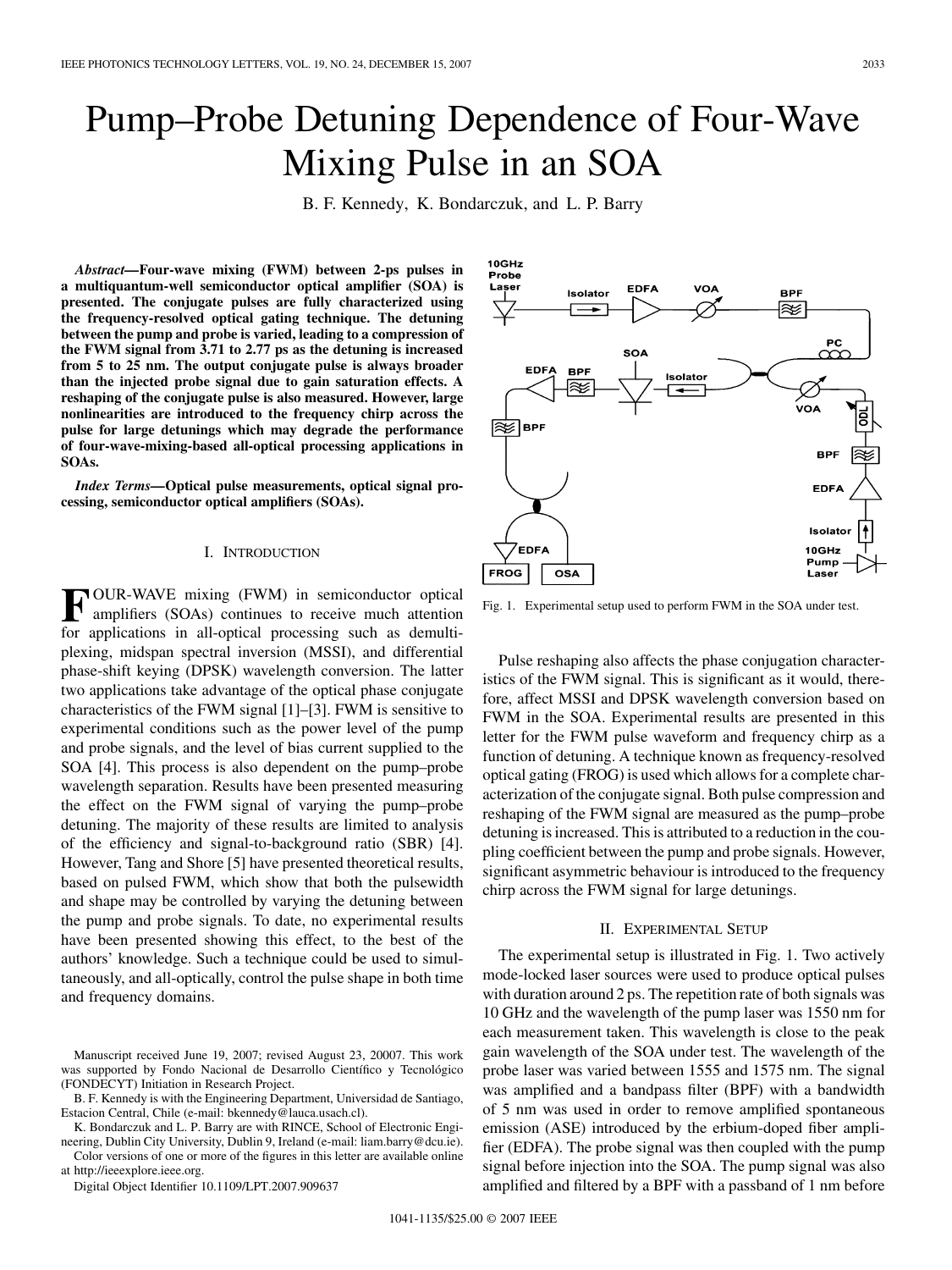

Fig. 2. SOA input and output spectra for 15-nm detuning.

being coupled with the probe. The duration of the pump and probe signals injected into the SOA were 4 and 2 ps, respectively. The broadening of the pump signal caused by the 1-nm BPF was intended, as improved phase conjugation properties have been reported when the pump signal is broader than the probe signal [2]. The optimum average powers of the pump and probe signals were  $4$  and  $-10$  dBm, respectively. These powers were found by maximizing both the conversion efficiency and SBR using the FWM spectra measured with an optical spectrum analyzer (OSA) of resolution 0.07 nm. Variable optical attenuators (VOAs) were placed in the pump and probe arms to optimize their respective powers. An optical delay line (ODL) was placed in the pump arm of the setup to allow for optimum overlapping of the two signals, to produce the most efficient FWM signal.

The SOA under test was a multiquantum-well device biased at 200 mA, with a peak fiber-to-fiber gain of 25 dB. The length of the active region of the device was 600  $\mu$ m followed by linearly tapered active regions of 500  $\mu$ m at each facet [6]. At the output of the SOA, BPFs were used to isolate the FWM component from the output spectrum and to remove ASE introduced by the EDFA. The bandwidth of both BPFs was 2 nm. The FWM component was then examined using second-harmonic generation FROG [7]. The FROG technique generates a three-dimensional spectrogram, which is a time-frequency representation of the pulse. A phase retrieval program is then applied to allow for the electric field of the pulse to be determined, giving the complete temporal and spectral characterization of the pulse [8]. Due to the power requirements of the FROG measurement, an EDFA is used to amplify the pulses before they are input into the FROG measurement system. Low errors of  $\approx 4 \times 10^{-5}$  were recorded between the data measured experimentally and those obtained using the retrieval algorithm, which indicates high accuracy [7].

## III. RESULTS AND DISCUSSION

The spectra measured before and after the SOA are shown in Fig. 2 for a pump–probe detuning of 15 nm. The self-phase modulation introduced to the pump and probe spectra can be clearly seen in this figure. The FWM efficiency, defined as the ratio of the FWM signal intensity to the injected probe intensity, is measured as  $-18$  dB and the SBR is measured as 9 dB



Fig. 3. (a)–(c) Intensity and (d)–(f) frequency chirp of FWM pulses for detunings of 5, 15, and 25 nm, respectively.

from Fig. 2. In comparison, for 5-nm detuning the efficiency is  $-15.2$  dB and the SBR is 12.3 dB. For 25-nm detuning, the efficiency is 25 dB and the SBR is 5.4 dB.

The pump–probe detuning was initially set at 5 nm and the pulse intensity and frequency chirp were measured using FROG. The intensity of the FWM component develops an asymmetric shape, as shown in Fig. 3(a). This asymmetric pulse shape is caused by the high intensity pump signal which is temporally overlapped with the conjugate signal. The leading edge of the pump signal saturates the amplifier and thus reduces the gain available for the trailing edge, causing the rise time to be shorter than the fall time. The peak of the FWM signal shifts towards the leading edge due to the gain suppression caused by the pump signal.

These effects caused by the gain saturation in the device have received much attention in the literature [9]. The FWM pulsewidth for this detuning is 3.71 ps. It would be expected that the FWM signal would be narrower than the probe signal, as it is proportional to  $A_0^2 \cdot A_1$ , where  $A_0$  and  $A_1$  represent the envelopes of the pump and probe signals, respectively [2], [5]. The broader FWM signal shown in Fig. 3(a) is due to the broadening induced by gain saturation caused by the pump signal [10]. The broadened pump signal at the output of the SOA has a pulsewidth of 5 ps. The probe signal also undergoes broadening and has a pulsewidth of 3.85 ps at the output of the device, for a 5-nm detuning. The output probe pulsewidth does not vary significantly as a function of detuning. The frequency chirp measured across the injected probe signal and the FWM pulse for a detuning of 5 nm is shown in Fig. 3(d). It should be noted that the initial probe chirp is quite large